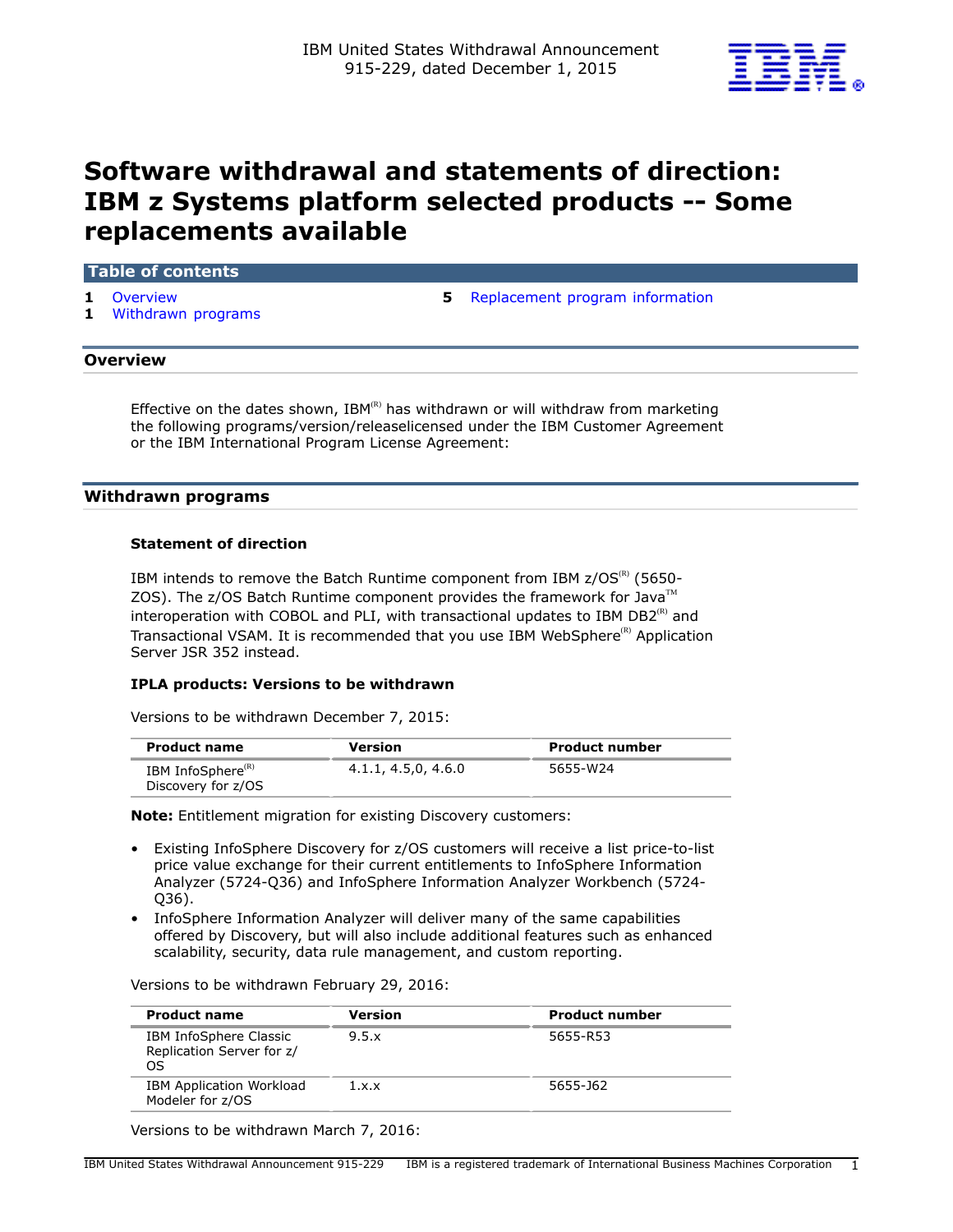| <b>Product name</b>                                                                                           | <b>Version</b> | <b>Product number</b> |
|---------------------------------------------------------------------------------------------------------------|----------------|-----------------------|
| IBM InfoSphere Optim™<br>Configuration Manager for<br>DB2 for z/OS                                            | 3.1.0          | 5655-AA3              |
| IBM Tivoli <sup>(R)</sup> OMEGAMON <sup>(R)</sup><br>for z/OS Management<br>Suite                             | 4.2.x          | 5698-Z05              |
| IBM Core Banking Omni<br><b>Dimension Standard</b><br>Edition for z/OS                                        | 2.0.0          | 5655-024              |
| IBM Core Banking Omni<br><b>Dimension Enterprise</b><br>Edition for z/OS                                      | 2.0.0          | 5655-026              |
| IBM Core Banking Omni<br><b>Dimension Market Interest</b><br>Rate Standard Edition for<br>z/OS                | 2.0.0          | 5655-028              |
| IBM Core Banking Omni<br>Dimension Market Interest<br>Rate Enterprise Edition for<br>z/OS                     | 2.0.0          | 5655-Q30              |
| IBM Core Banking Omni<br><b>Dimension Accounting</b><br><b>Engine Services Standard</b><br>Edition for z/OS   | 2.0.0.         | 5655-Q32              |
| IBM Core Banking Omni<br><b>Dimension Accounting</b><br><b>Engine Services Enterprise</b><br>Edition for z/OS | 2.0.0          | 5655-034              |
| IBM WebSphere Message<br>Broker for z/OS                                                                      | 8.0.0          | 5697-P44              |
| <b>IBM Integration Bus</b><br>Standard Edition on z/OS                                                        | 9.0.0          | 5655-IBC              |
| <b>IBM Integration Bus</b><br>Standard Edition on z/OS                                                        | 10.0.0         | 5655-AB2              |
| IBM WebSphere Message<br>Broker with Rules and<br>Formatter Extension for z/<br><b>OS</b>                     | 7.0.0          | 5799-BRF              |

Versions to be withdrawn April 11, 2016:

| <b>Product name</b>                          | <b>Version</b> | <b>Product number</b> |
|----------------------------------------------|----------------|-----------------------|
| IBM DB2 SQL Performance<br>Analyzer for z/OS | 4.2.0          | 5655-W60              |
| IBM DB2 Buffer Pool<br>Analyzer for z/OS     | 5.3.0          | 5655-W35              |
| IBM DataQuant for z/OS                       | 2.1.0          | 5697-P46              |
| IBM DB2 Change<br>Accumulation Tool for z/OS | 3.1.0          | 5697-P45              |

Versions to be withdrawn July 31, 2017:

| <b>Product name</b>             | Version | <b>Product number</b> |
|---------------------------------|---------|-----------------------|
| IBM z/OS Management<br>Facility | 2.1.0   | 5610-A01              |

#### **Note:**

The effective withdrawal date for z/OS Management Facility V2.1 has moved from July 25, 2016, to July 31, 2017. For more information, refer to Software Announcement [915-107](http://www.ibm.com/common/ssi/cgi-bin/ssialias?infotype=an&subtype=ca&appname=gpateam&supplier=897&letternum=ENUS915-107), dated June 2, 2015.

## **IPLA products: Releases withdrawn since the last announcement**

Releases withdrawn August 28, 2015: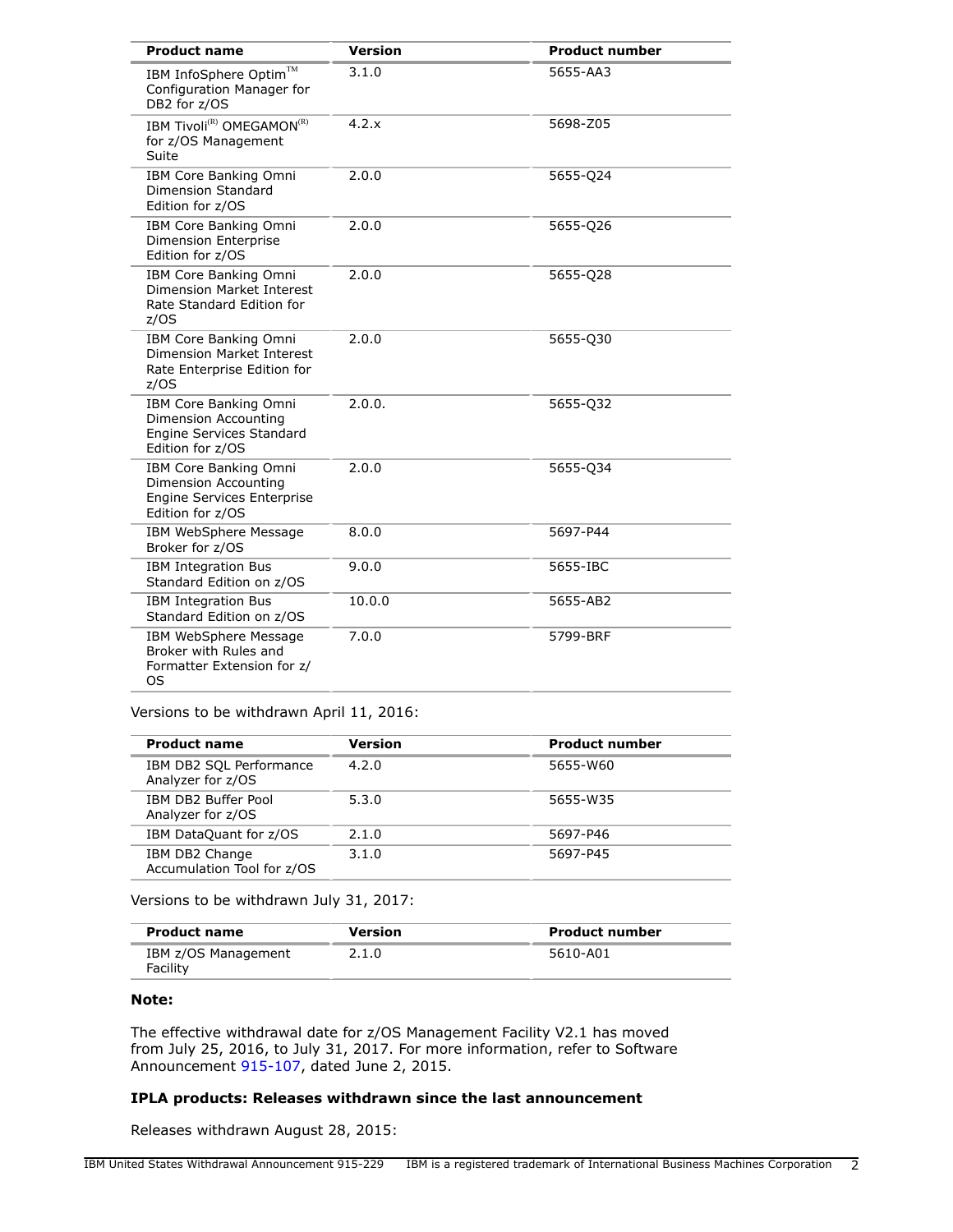| <b>Product name</b>                        | Version | <b>Product number</b> |
|--------------------------------------------|---------|-----------------------|
| IBM DB2 Cloning Tool for<br>z/OS           | 3.1.0   | 5655-N15              |
| IBM DB2 Recovery Expert<br>for $z/OS$      | 3.1.0   | 5655-W78              |
| IBM DB2 Administration<br>Tool for z/OS    | 11.1.0  | 5655-DAT              |
| IBM DB2 Object<br>Comparison Tool for z/OS | 11.1.0  | 5655-DOC              |

Releases withdrawn September 4, 2015:

| <b>Product name</b>                                           | Version | <b>Product number</b> |
|---------------------------------------------------------------|---------|-----------------------|
| IBM DB2 Fast Copy<br>Solution Pack for z/OS                   | 1.1.0   | 5697-DFM              |
| IBM DB2 Administration<br>Toolkit for z/OS the SAP<br>Edition | 3.1.0   | 5697-DAR              |
| IBM DB2 Query<br>Management Facility <sup>™</sup>             | 11.1.0  | 5697-OMF              |

## **IPLA products: Releases to be withdrawn**

Releases to be withdrawn December 11, 2015:

| <b>Product name</b>                           | Version | <b>Product number</b> |
|-----------------------------------------------|---------|-----------------------|
| IBM DB2 Administration<br>Solution Pack       | 2.1.0   | 5697-DAQ              |
| IBM DB2 Performance<br>Solution Pack for z/OS | 1.3.0   | 5655-E74              |
| IBM DB2 Accessories Suite<br>for $z/OS$       | 3.2.0   | 5697-004              |

Releases to be withdrawn March 7, 2016:

| <b>Product name</b>                                                    | <b>Version</b> | <b>Product number</b> |
|------------------------------------------------------------------------|----------------|-----------------------|
| <b>IBM Tivoli OMEGAMON XE</b><br>for IMS™ on z/OS                      | 5.1.x          | 5698-T02              |
| <b>IBM Tivoli OMFGAMON XF</b><br>for Mainframe Networks                | 5.1.x          | 5698-T03              |
| IBM Tivoli OMEGAMON for<br>z/OS Management Suite                       | 5.3.0          | 5698-TOM              |
| <b>IBM Tivoli OMEGAMON</b><br>Performance Management<br>Suite for z/OS | 5.3.0          | 5698-AA8              |
| <b>IBM Capacity Management</b><br>Analytics on z/OS                    | 1.2.0          | 5698-AA6              |
| IBM CICS <sup>(R)</sup> Configuration<br>Manager for z/OS              | 5.1.0          | 5697-CIC              |
| IBM CICS Interdependency<br>Analyzer for z/OS                          | 5.1.0          | 5655-Y22              |
| <b>IBM CICS Performance</b><br>Analyzer for z/OS                       | 5.1.0          | 5655-Y23              |
| IBM CICS Optimization<br>Solution Pack for z/OS                        | 5.1.0          | 5655-CD1              |
| <b>IBM CICS Modernization</b><br>Solution Pack for z/OS                | 5.1.0          | 5655-CD3              |
| IBM CICS Deployment<br>Assistant for z/OS                              | 5.1.0          | 5655-Y29              |
| <b>IBM CICS Transaction</b><br>Server for z/OS Value Unit<br>Edition   | 5.1.0          | 5722-DFJ              |

Releases to be withdrawn March 14, 2016: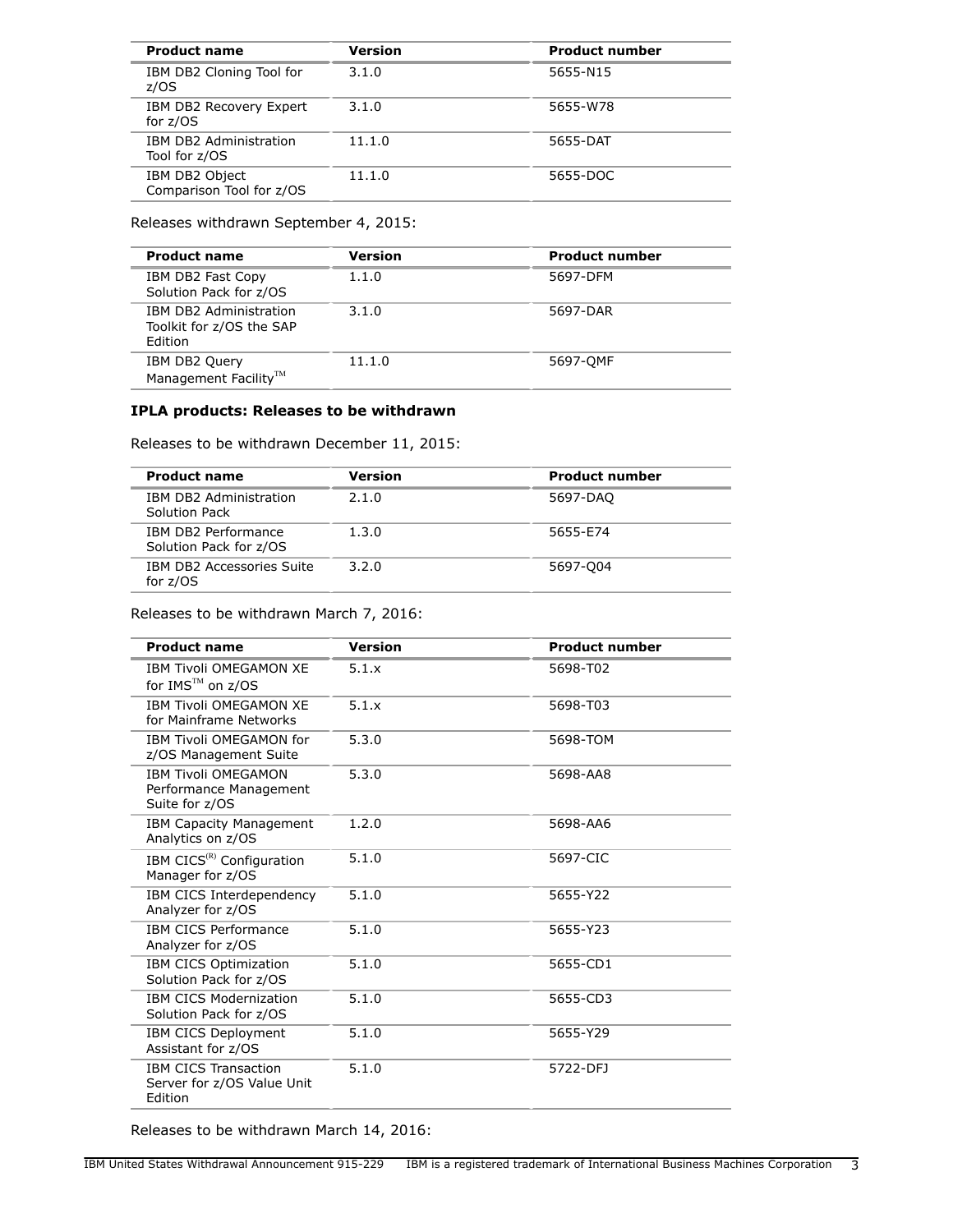| <b>Product name</b>                             | Version | <b>Product number</b> |
|-------------------------------------------------|---------|-----------------------|
| <b>IBM Service Management</b><br>Suite for z/OS | 1.2.0   | 5698-AAF              |

#### **IPLA products: Features to be withdrawn**

Features to be withdrawn March 7, 2016:

| <b>Product name</b>                                                                        | <b>Version</b> | <b>Product number</b> |
|--------------------------------------------------------------------------------------------|----------------|-----------------------|
| IBM DB2 Accessories Suite<br>for z/OS -- S017BM6<br>MMID, DB2 Accessories<br>Suite for V10 | 3.2.0          | 5697-004              |

### **ICA products: Releases to be withdrawn**

Releases to be withdrawn March 7, 2016:

| <b>Product name</b>                            | Version | <b>Product number</b> |
|------------------------------------------------|---------|-----------------------|
| <b>IBM CICS Transaction</b><br>Server for z/OS | 5.1.0   | 5655-Y04              |

#### **IAASM products: Versions to be withdrawn**

Versions to be withdrawn December 7, 2015:

| <b>Product name</b>                      | Version | <b>Product number</b> |
|------------------------------------------|---------|-----------------------|
| IBM InfoSphere Discovery<br>for z/OS S&S | 4.1.1   | 5655-W25              |

Versions to be withdrawn March 7, 2016:

| <b>Product name</b>                                                                                      | <b>Version</b> | <b>Product number</b> |
|----------------------------------------------------------------------------------------------------------|----------------|-----------------------|
| IBM Core Banking Omni<br>Dimension Standard<br>Edition for z/OS S&S                                      | 1.1.0          | 5655-Q23              |
| IBM Core Banking Omni<br><b>Dimension Enterprise</b><br>Edition for z/OS S&S                             | 1.1.0          | 5655-025              |
| IBM Core Banking Omni<br>Dimension Market Interest<br>Rate Standard Edition for<br>z/OS S&S              | 1.1.0          | 5655-027              |
| IBM Core Banking Omni<br>Dimension Market Interest<br>Rate Enterprise Edition for<br>z/OS S&S            | 1.1.0          | 5655-029              |
| IBM Core Banking Omni<br>Dimension Accounting<br><b>Engine Services Standard</b><br>Edition for z/OS S&S | 1.1.0          | 5655-031              |
| IBM Core Banking Omni<br>Dimension Accounting<br>Engine Services Enterprise<br>Edition for z/OSS&S       | 1.1.0          | 5655-033              |
| <b>IBM Integration Bus</b><br>Standard Edition S&S                                                       | 1.1.0          | 5655-IBD              |
| IBM WebSphere Message<br>Broker with Rules and<br>Formatter Extension for z/<br><b>OS S&amp;S</b>        | 1.1.0          | 5799-BRS              |

Versions to be withdrawn April 11, 2016:

| <b>Product name</b>                          | Version | <b>Product number</b> |
|----------------------------------------------|---------|-----------------------|
| IBM DB2 Buffer Pool<br>Analyzer for z/OS S&S | 1.1.0   | 5655-F55              |
| IBM DataQuant for z/OS<br>S&S                | 1.1.0   | 5697-N67              |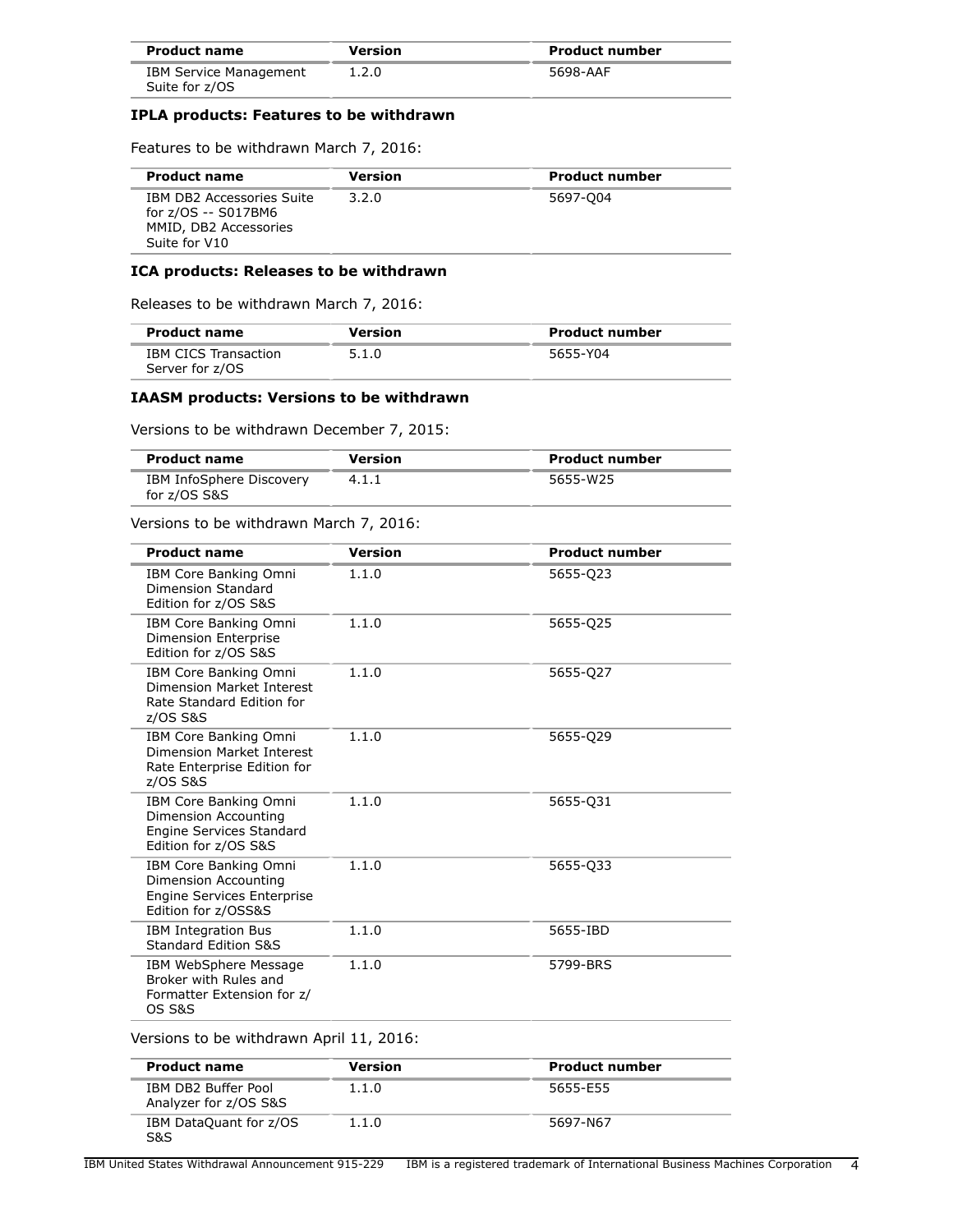| <b>Product name</b>                                 | Version | <b>Product number</b> |  |
|-----------------------------------------------------|---------|-----------------------|--|
| IBM DB2 Change<br>Accumulation Tool for z/OS<br>S&S | 1.1.0   | 5655-E48              |  |

Versions to be withdrawn February 29, 2016:

| <b>Product name</b>                                           | Version | <b>Product number</b> |
|---------------------------------------------------------------|---------|-----------------------|
| IBM InfoSphere Classic<br>Replication Server for z/<br>OS S&S | 9.1.0   | 5655-S04              |
| <b>IBM Application Workload</b><br>Modeler for z/OS S&S       | 1.x.x   | 5655-K14              |

Versions to be withdrawn July 31, 2017:

| <b>Product name</b>                            | Version | <b>Product number</b> |
|------------------------------------------------|---------|-----------------------|
| IBM z/OS Management<br><b>Facility S&amp;S</b> | 1.1.0   | 5655-S29              |

**Note:** The effective withdrawal date for z/OS Management Facility S&S V1.1.0 has moved from July 25, 2016, to July 31, 2017. For more information, refer to Software Announcement [915-107](http://www.ibm.com/common/ssi/cgi-bin/ssialias?infotype=an&subtype=ca&appname=gpateam&supplier=897&letternum=ENUS915-107), dated June 2, 2015.

## <span id="page-4-0"></span>**Replacement program information**

| Withdrawn<br>product number | Withdrawn<br>product name                                                            | Replacement<br>product number | Replacement<br>product name                                                              |
|-----------------------------|--------------------------------------------------------------------------------------|-------------------------------|------------------------------------------------------------------------------------------|
| 5655-R53                    | <b>IBM InfoSphere</b><br><b>Classic Replication</b><br>Server for z/OS<br>9.5.x      | None                          |                                                                                          |
| 5655-S04                    | IBM InfoSphere<br><b>Classic Replication</b><br>Server for z/OS<br>S&S, 9.1.0        | None                          |                                                                                          |
| 5698-AA6                    | <b>IBM Capacity</b><br>Management<br>Analytics on z/OS<br>1.2.0                      | 5698-CMA                      | <b>IBM Capacity</b><br>Management<br>Analytics on z/OS<br>2.1.0 <sup>1</sup>             |
| 5655-AA3                    | IBM InfoSphere<br>Optim<br>Configuration<br>Manager for DB2<br>for z/OS 3.1.0        | 5697-DAQ                      | <b>IBM DB2</b><br>Administration<br>Pack for z/OS<br>2.1.0 <sup>2</sup>                  |
| 5655-W24                    | IBM InfoSphere<br>Discovery for z/<br>OS 4.1.1, 4.5, and<br>4.6.0                    | None                          |                                                                                          |
| 5655-W25                    | IBM InfoSphere<br>Discovery for z/OS<br>S&S 4.1.1                                    | None                          |                                                                                          |
| 5655-162                    | <b>IBM Application</b><br>Workload Modeler<br>for $z/OS$ 1.x.x                       | None                          |                                                                                          |
| 5655-Y04                    | <b>IBM CICS</b><br><b>Transaction Server</b><br>for z/OS 5.1.0                       | 5655-Y04                      | <b>IBM CICS</b><br><b>Transaction Server</b><br>for $z/OS$ 5.3.0 <sup>3</sup>            |
| 5722-DFJ                    | <b>IBM CICS</b><br><b>Transaction Server</b><br>for z/OS Value<br>Unit Edition 5.1.0 | 5722-DFJ                      | <b>IBM CICS</b><br><b>Transaction Server</b><br>for z/OS Value<br>Unit Edition $5.3.0^3$ |
| 5698-AAF                    | <b>IBM Service</b><br>Management Suite<br>for z/OS 1.2.0                             | 5698-AAF                      | <b>IBM Service</b><br>Management Suite<br>for $z/OS$ 1.3.0 <sup>4</sup>                  |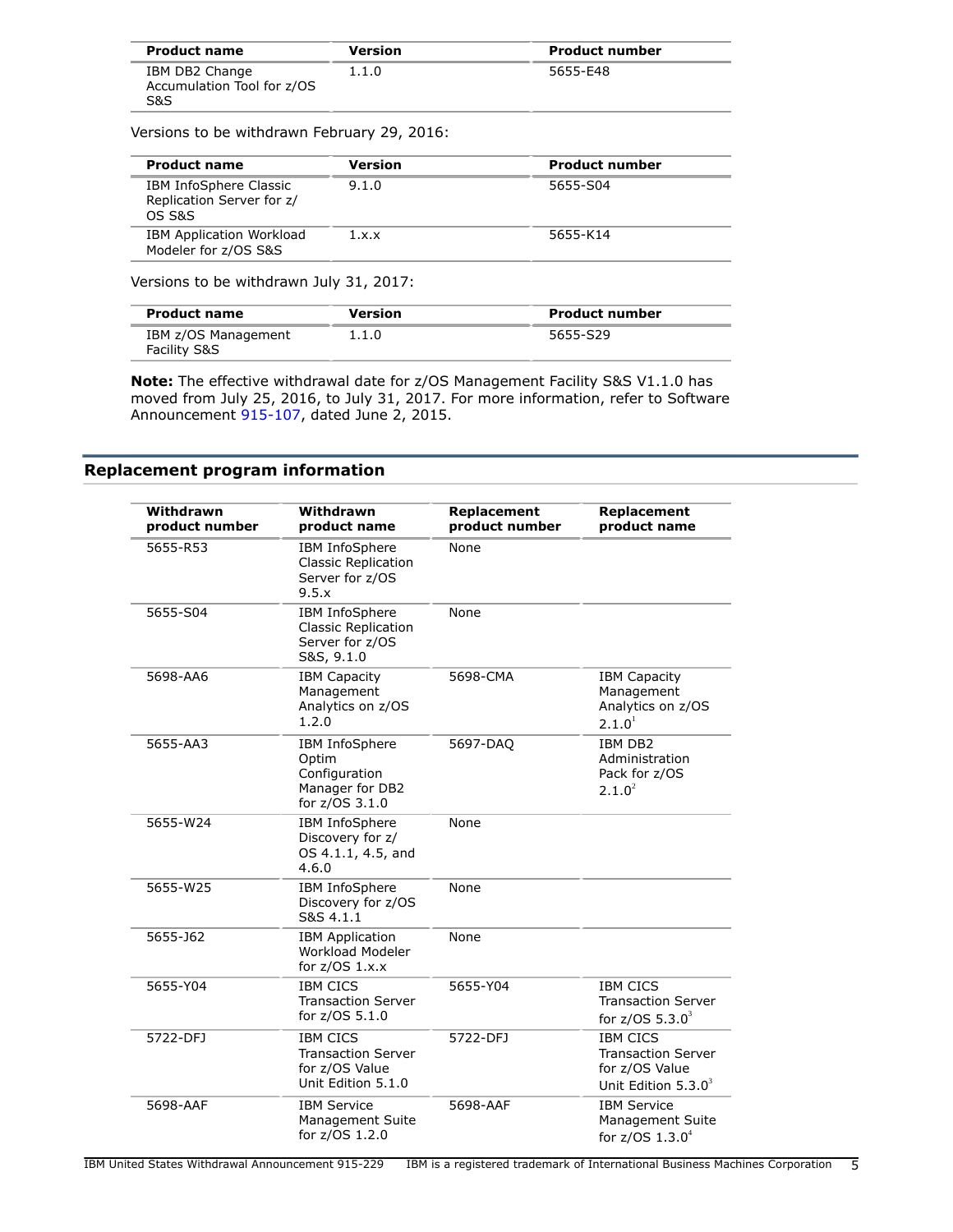| Withdrawn<br>product number | Withdrawn<br>product name                                                          | Replacement<br>product number | Replacement<br>product name                                                                                  |
|-----------------------------|------------------------------------------------------------------------------------|-------------------------------|--------------------------------------------------------------------------------------------------------------|
| 5698-Z05                    | <b>IBM Tivoli</b><br>OMEGAMON XE on<br>z/OS 4.2.x                                  | 5698-TOM                      | <b>IBM Tivoli</b><br>OMEGAMON for z/<br>OS Management<br>Suite $5.3.1^4$                                     |
| 5698-T02                    | <b>IBM Tivoli</b><br><b>OMEGAMON XE</b><br>for IMS on z/OS<br>5.1.x                | 5698-T02                      | <b>IBM Tivoli</b><br><b>OMEGAMON XE</b><br>for IMS on z/OS<br>5.3.0 <sup>4</sup>                             |
| 5698-T03                    | <b>IBM Tivoli</b><br><b>OMEGAMON XE</b><br>for Mainframe<br>Networks 5.1.x         | 5698-T03                      | <b>IBM Tivoli</b><br><b>OMEGAMON XE</b><br>for Mainframe<br>Networks $5.3.04$                                |
| 5698-TOM                    | <b>IBM Tivoli</b><br>OMEGAMON for z/<br>OS Management<br>Suite 5.3.0               | 5698-TOM                      | <b>IBM Tivoli</b><br>OMEGAMON for z/<br>OS Management<br>Suite $5.3.1^4$                                     |
| 5698-AA8                    | <b>IBM Tivoli</b><br>OMEGAMON<br>Performance<br>Management Suite<br>for z/OS 5.3.0 | 5698-AA8                      | <b>IBM Tivoli</b><br>OMEGAMON<br>Performance<br>Management Suite<br>for $z/OS 5.3.1^4$                       |
| 5697-CIC                    | <b>IBM CICS</b><br>Configuration<br>Manager for z/OS<br>5.1.0                      | 5697-CIC                      | <b>IBM CICS</b><br>Configuration<br>Manager for z/OS<br>5.3.0 <sup>5</sup>                                   |
| 5655-CD3                    | <b>IBM CICS</b><br>Modernization<br>Solution Pack for<br>z/OS 5.1.0                | 5655-CD3                      | <b>IBM CICS</b><br>Modernization<br>Solution Pack for<br>z/OS $5.2.0^5$                                      |
| 5655-Y29                    | <b>IBM CICS</b><br>Deployment<br>Assistant for z/OS<br>5.1.0                       | 5655-Y29                      | <b>IBM CICS</b><br>Deployment<br>Assistant for z/OS<br>$5.3.0^6$                                             |
| 5655-Y22                    | <b>IBM CICS</b><br>Interdependency<br>Analyzer for z/OS<br>5.1.0                   | 5655-Y22                      | <b>IBM CICS</b><br>Interdependency<br>Analyzer for z/OS<br>$5.3.0^6$                                         |
| 5655-Y23                    | <b>IBM CICS</b><br>Performance<br>Analyzer for z/OS<br>5.1.0                       | 5655-Y23                      | <b>IBM CICS</b><br>Performance<br>Analyzer for z/OS<br>$5.3.0^6$                                             |
| 5655-CD1                    | <b>IBM CICS</b><br>Optimization<br>Solution Pack for<br>z/OS 5.1.0                 | 5655-CD1                      | <b>IBM CICS</b><br>Optimization<br>Solution Pack for<br>$z$ /OS 5.3.0 $^{6}$                                 |
| 5697-Q04                    | IBM DB2<br><b>Accessories Suite</b><br>for z/OS 3.2.0                              | 5697-Q04                      | <b>IBM DB2</b><br><b>Accessories Suite</b><br>for $z/OS$ 3.3.0 <sup>7</sup>                                  |
| 5697-Q04                    | IBM DB2<br><b>Accessories Suite</b><br>for z/OS 3.2.0                              | 5697-Q04                      | IBM DB2<br><b>Accessories Suite</b><br>for z/OS 3.3.0 --<br>DB2 Accessories<br>Suite 11 feature <sup>7</sup> |
| 5655-W60                    | IBM DB2 SQL<br>Performance<br>Analyzer for z/OS<br>4.2.0                           | 5697-W51                      | IBM DB2 SQL<br>Performance<br>Analyzer for z/OS,<br>$5.1.0^{7}$                                              |
| 5697-DAQ                    | IBM DB2<br>Administration<br>Solution Pack<br>2.1.0                                | 5697-DAQ                      | IBM DB2<br>Administration<br><b>Solution Pack</b><br>2.2.0 <sup>7</sup>                                      |
| 5655-E74                    | IBM DB2<br>Performance                                                             | 5655-E74                      | IBM DB2<br>Performance                                                                                       |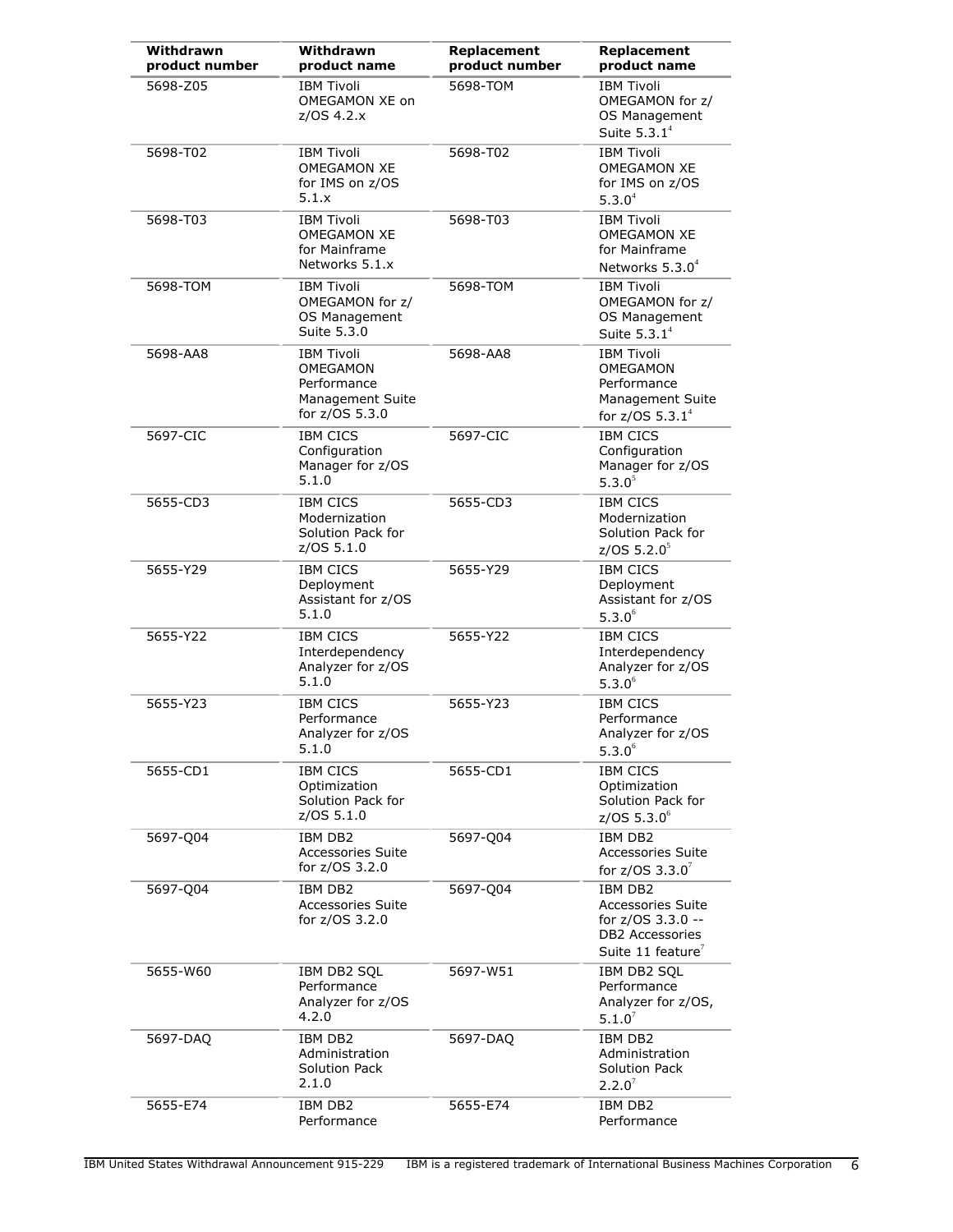| Withdrawn<br>product number | Withdrawn<br>product name                                                                                      | Replacement<br>product number | Replacement<br>product name                                                   |
|-----------------------------|----------------------------------------------------------------------------------------------------------------|-------------------------------|-------------------------------------------------------------------------------|
|                             | Solution Pack for<br>z/OS 1.3.0                                                                                |                               | Solution Pack for<br>z/OS $1.4.0^7$                                           |
| 5655-N15                    | IBM DB2 Cloning<br>Tool for z/OS<br>3.1.0                                                                      | 5655-N15                      | IBM DB2 Cloning<br>Tool for z/OS<br>3.2.0 <sup>8</sup>                        |
| 5655-W78                    | IBM DB2 Recovery<br>Expert for z/OS<br>3.1.0                                                                   | 5655-W78                      | IBM DB2 Recovery<br>Expert for z/OS<br>$3.2.0^8$                              |
| 5697-DFM                    | IBM DB2 Fast<br>Copy Solution<br>Pack for z/OS<br>1.1.0                                                        | 5697-DFM                      | IBM DB2 Fast<br>Copy Solution Pack<br>for $z/OS$ 1.2.0 <sup>8</sup>           |
| 5655-DAT                    | IBM DB2<br>Administration<br>Tool for z/OS<br>11.1.0                                                           | 5655-DAT                      | IBM DB2<br>Administration<br>Tool for z/OS<br>11.2.0 <sup>8</sup>             |
| 5655-DOC                    | IBM DB2 Object<br>Comparison Tool<br>for z/OS, 11.1.0                                                          | 5655-DOC                      | IBM DB2 Object<br>Comparison Tool<br>for z/OS, 11.2.0 <sup>8</sup>            |
| 5697-DAR                    | IBM DB2<br>Administration<br>Toolkit for z/OS<br>the SAP Edition<br>3.1.0                                      | 5697-DAR                      | IBM DB2<br>Administration<br>Toolkit for z/OS<br>the SAP Edition<br>$3.2.0^8$ |
| 5697-P45                    | IBM DB2 Change<br><b>Accumulation Tool</b><br>for z/OS 3.1.0                                                   | 5655-W78                      | IBM DB2 Recovery<br>Expert for z/OS<br>$3.2.0^8$                              |
| 5697-QMF                    | IBM DB2 Query<br>Management<br>Facility 11.1.0                                                                 | 5697-QMF                      | IBM DB2 Query<br>Management<br>Facility 11.2.09                               |
| 5655-Q23                    | <b>IBM Core Banking</b><br>Omni Dimension<br><b>Standard Edition</b><br>for z/OS S&S<br>1.1.0                  | None                          |                                                                               |
| 5655-Q24                    | <b>IBM Core Banking</b><br>Omni Dimension<br><b>Standard Edition</b><br>for z/OS 2.0.0                         | None                          |                                                                               |
| 5655-Q25                    | <b>IBM Core Banking</b><br>Omni Dimension<br><b>Enterprise Edition</b><br>for z/OS S&S<br>1.1.0                | None                          |                                                                               |
| 5655-Q26                    | <b>IBM Core Banking</b><br>Omni Dimension<br><b>Enterprise Edition</b><br>for z/OS 2.0.0                       | None                          |                                                                               |
| 5655-Q27                    | <b>IBM Core Banking</b><br>Omni Dimension<br>Market Interest<br>Rate Standard<br>Edition for z/OS<br>S&S 1.1.0 | None                          |                                                                               |
| 5655-Q28                    | <b>IBM Core Banking</b><br>Omni Dimension<br>Market Interest<br>Rate Standard<br>Edition for z/OS<br>2.0.0     | None                          |                                                                               |
| 5655-Q29                    | <b>IBM Core Banking</b><br>Omni Dimension<br>Market Interest<br>Rate Enterprise                                | None                          |                                                                               |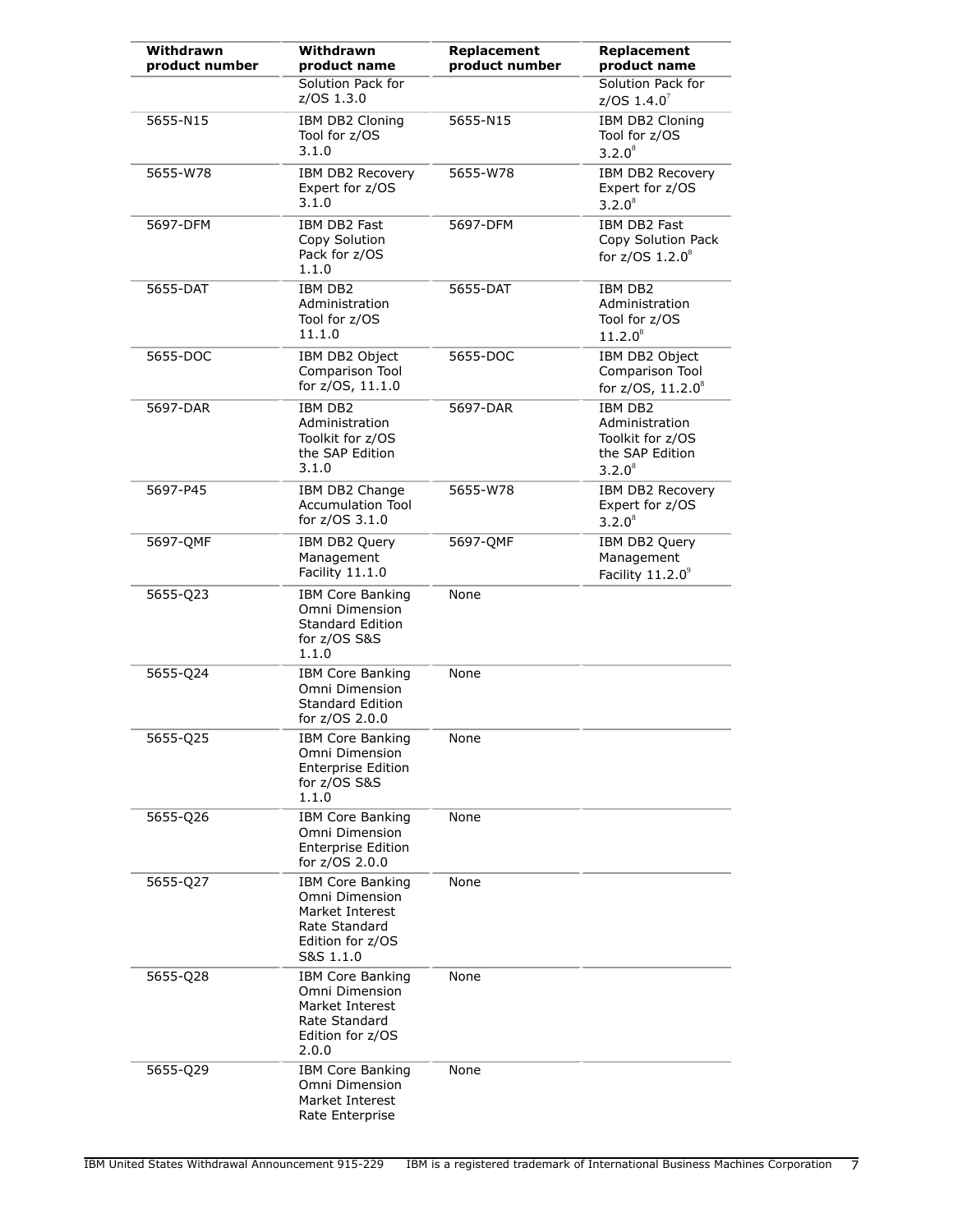| Withdrawn<br>product number | Withdrawn<br>product name                                                                                                               | Replacement<br>product number | Replacement<br>product name                                                                            |
|-----------------------------|-----------------------------------------------------------------------------------------------------------------------------------------|-------------------------------|--------------------------------------------------------------------------------------------------------|
|                             | Edition for z/OS<br>S&S 1.1.0                                                                                                           |                               |                                                                                                        |
| 5655-Q30                    | <b>IBM Core Banking</b><br>Omni Dimension<br>Market Interest<br>Rate Enterprise<br>Edition for z/OS<br>2.0.0                            | None                          |                                                                                                        |
| 5655-Q31                    | <b>IBM Core Banking</b><br>Omni Dimension<br><b>Accounting Engine</b><br>Services Standard<br>Edition for z/OS<br>S&S 1.1.0             | None                          |                                                                                                        |
| 5655-Q32                    | <b>IBM Core Banking</b><br>Omni Dimension<br><b>Accounting Engine</b><br>Services Standard<br>Edition for z/OS<br>2.0.0                 | None                          |                                                                                                        |
| 5655-033                    | <b>IBM Core Banking</b><br>Omni Dimension<br>Accounting<br><b>Engine Services</b><br><b>Enterprise Edition</b><br>for z/OS S&S<br>1.1.0 | None                          |                                                                                                        |
| 5655-Q34                    | <b>IBM Core Banking</b><br>Omni Dimension<br>Accounting<br><b>Engine Services</b><br><b>Enterprise Edition</b><br>for z/OS 2.0.0        | None                          |                                                                                                        |
| 5697-P46                    | IBM DataQuant<br>for z/OS 2.1.0                                                                                                         | 5697-QMF                      | IBM DB2 Quality<br>Management<br>Facility for z/OS<br>$11.2.0^9$                                       |
| 5655-W35                    | IBM DB2 Buffer<br>Pool Analyzer for<br>z/OS 5.3.0                                                                                       | 5655-W37                      | <b>IBM Tivoli</b><br>OMEGAMON XE for<br>DB2 Performance<br>Expert on z/OS<br>$5.3.0^{10}$              |
| 5655-E55                    | IBM DB2 Buffer<br>Pool Analyzer for<br>z/OS S&S 1.1.0                                                                                   | 5655-R07                      | <b>IBM Tivoli</b><br>OMEGAMON XE for<br>DB2 Performance<br>Expert on z/OS<br>S&S $1.1.0$ <sup>11</sup> |
| 5697-N67                    | <b>IBM DataQuant</b><br>for z/OS S&S<br>1.1.0                                                                                           | 5697-QSS                      | IBM DataQuant for<br>z/OS S&S 1.1.0 <sup>12</sup>                                                      |
| 5655-E48                    | IBM DB2 Change<br>Accumulation<br>Tool for z/OS S&S<br>1.1.0                                                                            | 5697-N47                      | IBM DB2 Recovery<br>Expert for z/OS<br>$1.1.0 S & S^{13}$                                              |
| 5610-A01                    | IBM z/OS<br>Management<br>Facility for z/OS<br>V2.1.0                                                                                   | 5650-ZOS                      | IBM z/OS V2.2.0 <sup>14</sup>                                                                          |
| 5655-S29                    | IBM z/OS<br>Management<br>Facility for z/OS<br>S&S V1.1.0                                                                               | None                          |                                                                                                        |
| 5697-P44                    | IBM WebSphere<br>Message Broker<br>for z/OS V8.0.0                                                                                      | 5655-AB1                      | IBM Integration<br>Bus on z/OS<br>$V10.0.0^{15}$                                                       |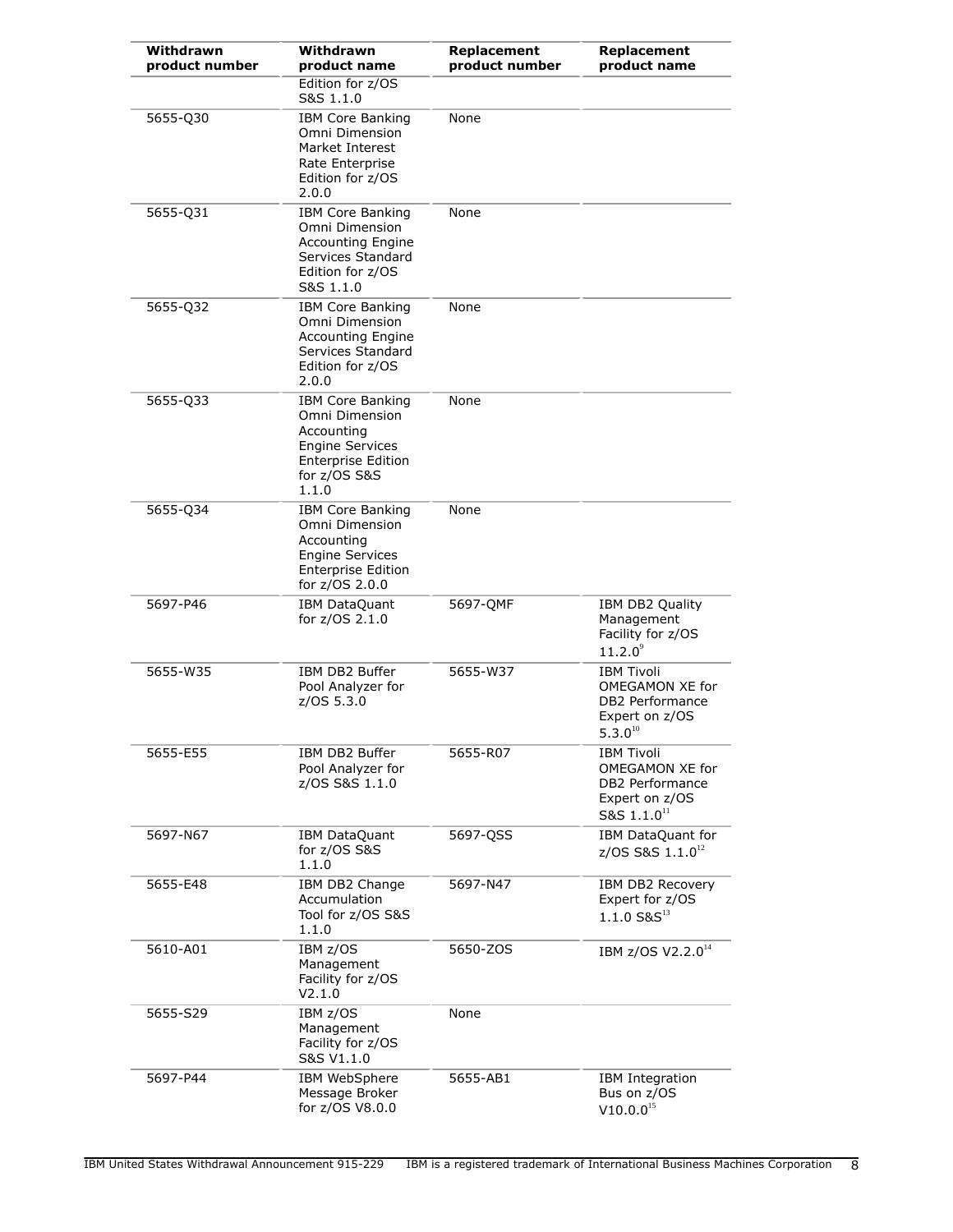| Withdrawn<br>product number | Withdrawn<br>product name                                                                              | Replacement<br>product number | Replacement<br>product name |
|-----------------------------|--------------------------------------------------------------------------------------------------------|-------------------------------|-----------------------------|
| 5655 - IBC                  | <b>IBM</b> Integration<br><b>Bus Standard</b><br>Edition on z/OS<br>V9.0.0                             | None                          |                             |
| 5655-AB2                    | <b>IBM</b> Integration<br>Bus Standard on<br>z/OS V10.0.0                                              | None                          |                             |
| 5655-IBD                    | <b>IBM</b> Integration<br>Bus Standard on<br>z/OS V.1.1.0 S&S                                          | None                          |                             |
| 5799-BRF                    | IBM WebSphere<br>Message Broker<br>with Rules<br>and Formatter<br>Extension for z/OS<br>V7.0           | None                          |                             |
| 5799-BRS                    | IBM WebSphere<br>Message Broker<br>with Rules<br>and Formatter<br>Extension for z/OS<br><b>S&amp;S</b> | None                          |                             |

**Note:** Entitlement migration for existing Discovery customers:

- Existing InfoSphere Discovery for z/OS customers will receive a list price-to-list price value exchange for their current entitlements to InfoSphere Information Analyzer (5724-Q36) and InfoSphere Information Analyzer Workbench (5724- Q36).
- InfoSphere Information Analyzer will deliver many of the same capabilities offered by Discovery, but will also include additional features such as enhanced scalability, security, data rule management, and custom reporting.
- **1** Software Announcement [215-312,](http://www.ibm.com/common/ssi/cgi-bin/ssialias?infotype=an&subtype=ca&appname=gpateam&supplier=897&letternum=ENUS215-312) dated September 1, 2015
- **2** Software Announcement [213-395,](http://www.ibm.com/common/ssi/cgi-bin/ssialias?infotype=an&subtype=ca&appname=gpateam&supplier=897&letternum=ENUS213-395) dated October 1, 2013
- **3** Software Announcement [215-363,](http://www.ibm.com/common/ssi/cgi-bin/ssialias?infotype=an&subtype=ca&appname=gpateam&supplier=897&letternum=ENUS215-363) dated October 5, 2015
- **4** Software Announcement [215-270,](http://www.ibm.com/common/ssi/cgi-bin/ssialias?infotype=an&subtype=ca&appname=gpateam&supplier=897&letternum=ENUS215-270) dated August 10, 2015
- **5** Software Announcement [215-363,](http://www.ibm.com/common/ssi/cgi-bin/ssialias?infotype=an&subtype=ca&appname=gpateam&supplier=897&letternum=ENUS215-363) dated October 5, 2015
- **6** Software Announcement [215-364,](http://www.ibm.com/common/ssi/cgi-bin/ssialias?infotype=an&subtype=ca&appname=gpateam&supplier=897&letternum=ENUS215-364) dated October 5, 2015
- **7** Software Announcement [215-381,](http://www.ibm.com/common/ssi/cgi-bin/ssialias?infotype=an&subtype=ca&appname=gpateam&supplier=897&letternum=ENUS215-381) dated October 5, 2015
- **8** Software Announcement [215-263,](http://www.ibm.com/common/ssi/cgi-bin/ssialias?infotype=an&subtype=ca&appname=gpateam&supplier=897&letternum=ENUS215-263) dated August 4, 2015
- **9** Software Announcement [215-279,](http://www.ibm.com/common/ssi/cgi-bin/ssialias?infotype=an&subtype=ca&appname=gpateam&supplier=897&letternum=ENUS215-279) dated September 1, 2015

**<sup>10</sup>**Software Announcement [215-086,](http://www.ibm.com/common/ssi/cgi-bin/ssialias?infotype=an&subtype=ca&appname=gpateam&supplier=897&letternum=ENUS215-086) dated May 5, 2015

**<sup>11</sup>**Software Announcement 206-251, dated October 6, 2006

**<sup>12</sup>**Software Announcement [214-409,](http://www.ibm.com/common/ssi/cgi-bin/ssialias?infotype=an&subtype=ca&appname=gpateam&supplier=897&letternum=ENUS214-409) dated October 28, 2014

- **<sup>13</sup>**Software Announcement 206-126, dated June 6, 2006
- **<sup>14</sup>**Software Announcement [215-267,](http://www.ibm.com/common/ssi/cgi-bin/ssialias?infotype=an&subtype=ca&appname=gpateam&supplier=897&letternum=ENUS215-267) dated July 28, 2015

**<sup>15</sup>**Software Announcement [213-133,](http://www.ibm.com/common/ssi/cgi-bin/ssialias?infotype=an&subtype=ca&appname=gpateam&supplier=897&letternum=ENUS213-133) dated April 23, 2013

## **Business Partner information**